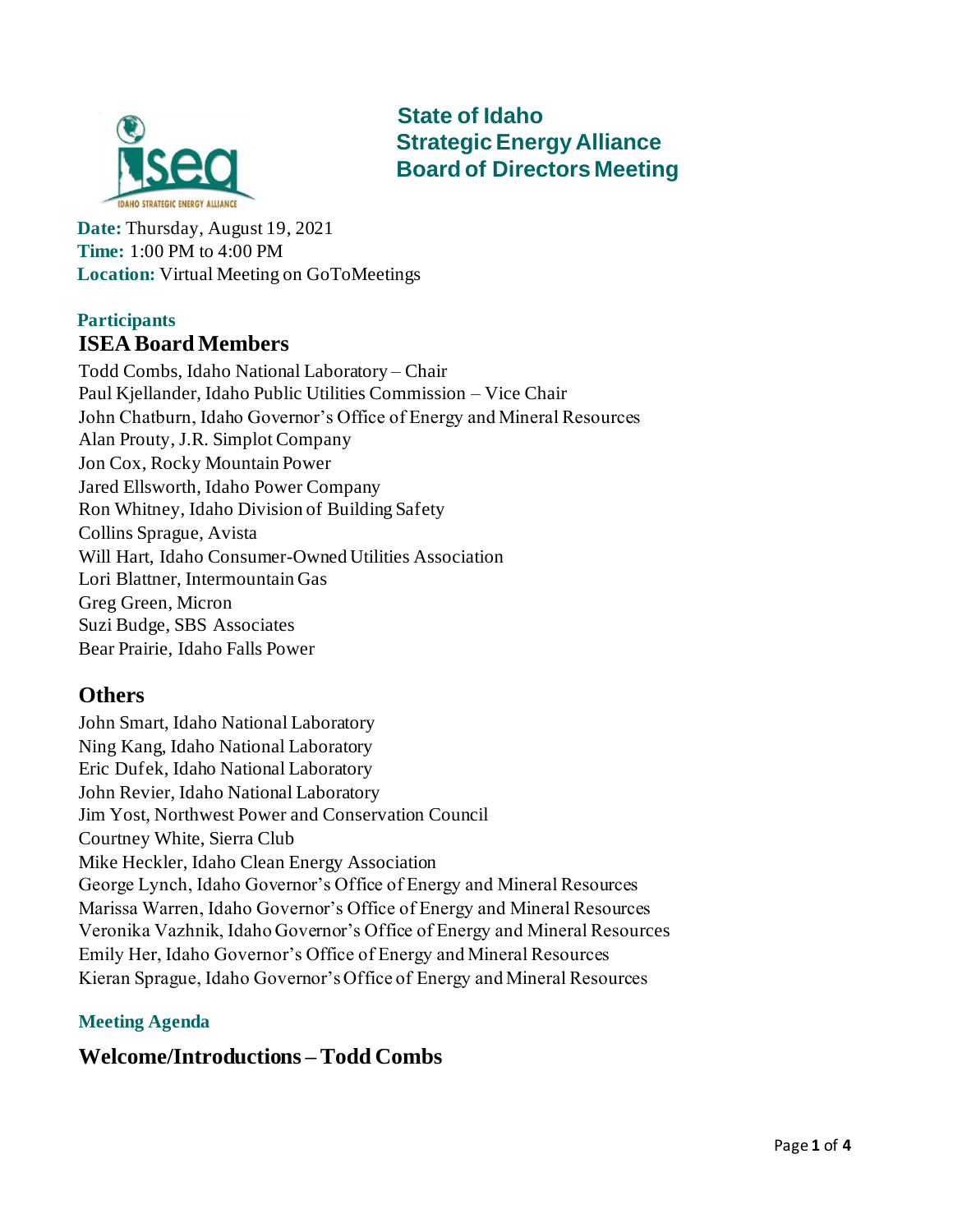## **Approval of Board Meeting Minutes May 2021**

- Board Meeting Minutes May 2021 approved.
	- o Todd Combs moved to approve minutes. Ron Whitney seconded. Motion carried.

### **Overview of INL Energy Projects – Todd Combs**

• This discussion was tabled and will be addressed at a future, in-person ISEA Board meeting.

#### **Utility-Scale Storage Task Force Discussion – Todd Combs**

Chair Combs introduced the Task Force Chair Dr. Eric Dufek, Energy Storage & Advanced Transportation Department Manager at Idaho National Laboratory, and the Task Force Staff Liaison Emily Her, Policy Analyst at the Idaho Governor's Office of Energy and Mineral Resources. Chair Combs continued to review the list of current task force members.

Chair Combs then introduced the goals and objectives for the Utility-scale Storage Task Force.

- Discuss Goals and Objectives *Prepare a Utility-Scale Storage Report*
	- o Explain the current state of energy storage in Idaho
	- o Identify opportunities/challenges of utility-scale storage.
	- o Discuss cost effectiveness of utility-scale storage options.

Below is a bulleted list of the topics raised and comments made about those topics.

- PUC commented that it is worthwhile to review pumped hydroelectric energy storage and hydrogen.
- INL suggested that the hydrogen discussion should be high-level and review storage, generation and eventual use, and that the subject could fit into and should be addressed in each report.
- OEMR reminded members to emai[l emily.her@oer.idaho.gov](mailto:emily.her@oer.idaho.gov) to suggest members or be added to the task force.

## **Reliability & Resiliency Task Force Discussion – Todd Combs**

Chair Combs introduced the Task Force Chair Dr. Ning Kang, Power & Energy Systems Department Manager at Idaho National Laboratory, and the Task Force Staff Liaison Marissa Warren, Energy Program Manager at the Idaho Governor's Office of Energy and Mineral Resources. Chair Combs continued to review the list of current task force members.

Chair Combs then introduced the goals and objectives for the Reliability & Resiliency Task Force.

Discuss Goals and Objectives:

- o Review and Provide Input on the 2021 Idaho Energy Assurance Plan
- o Prepare a Report on the Opportunities and Barriers to Enhance Energy Reliability & Resiliency in Idaho.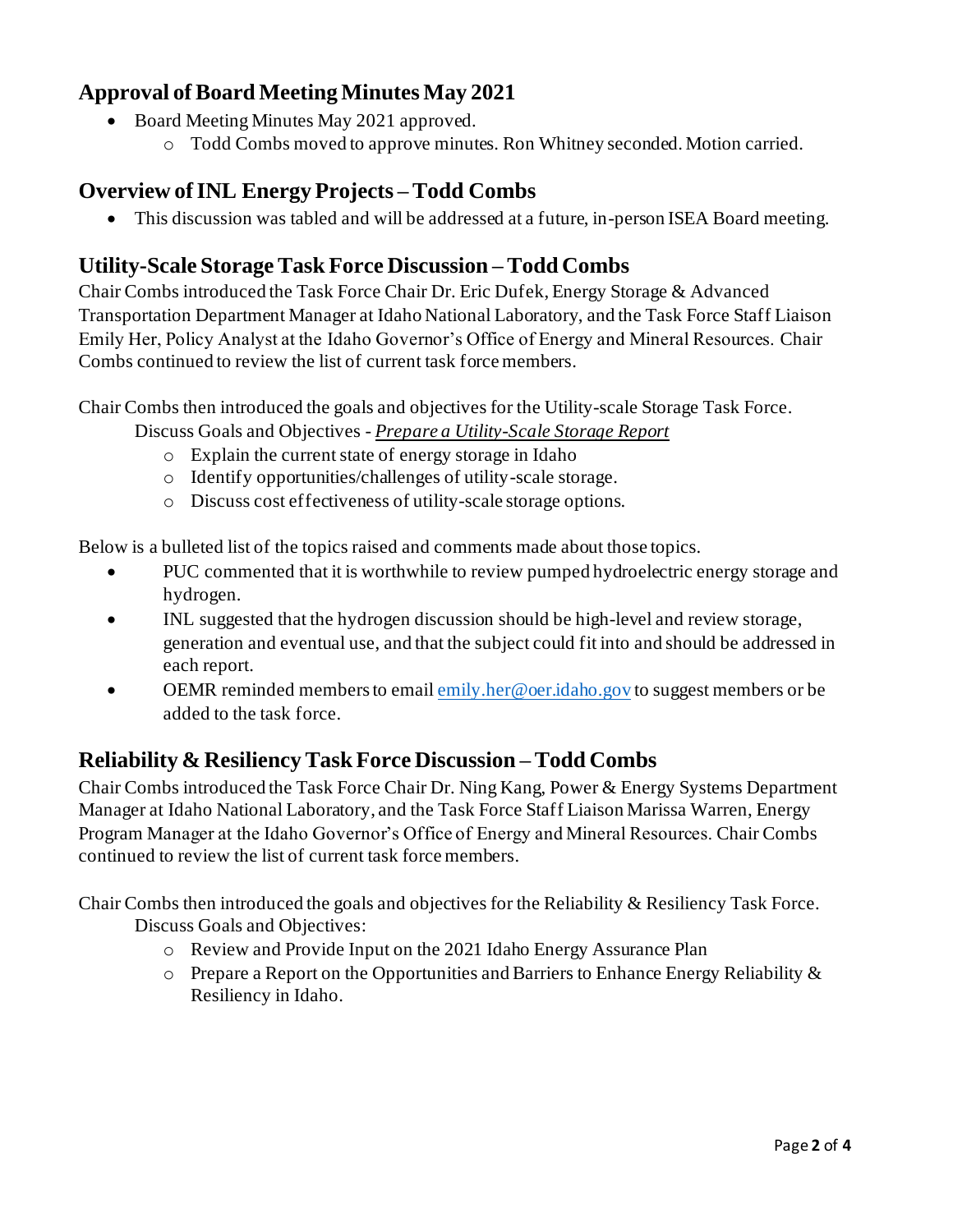Below is a bulleted list of the topics raised and comments made about those topics.

- INL commented that they are working with Xcel and Exelon to develop integrated nuclear power plant and hydrogen production systems, providing storage and production as well as dispatching electricity to the grid.
- OEMR would like to see someone from Idaho Falls Power's organization on this task force.
- OEMR reminded members to emai[l marissa.warren@oer.idaho.gov](mailto:marissa.warren@oer.idaho.gov) to suggest members or be added to a task force.

### **Alternative Fuel Transportation Task Force Discussion – Todd Combs**

Chair Combs introduced the Task Force Chair John Smart, Mobility Systems Group Manager at Idaho National Laboratory, and the Task Force Staff Liaison Kieran Sprague, Policy Analyst at the Idaho Governor's Office of Energy and Mineral Resources. Chair Combs continued to review the list of current task force members.

Chair Combs then introduced the goals and objectives for the Alternative Fuel Transportation Task Force.

Discuss Goals and Objectives - *Prepare an Alt. Fuel Transportation Report*

- o Identify financial, legal, physical, and regulatory barriers to adoption.
- o Discuss existing collaborations working together on alternative fuel opportunities.
- o Identify funding opportunities (public, private, etc.) that could be explored to increase adoption of those vehicles.

Below is a bulleted list of the topics raised and comments made about those topics.

- Rocky Mountain Power suggests adding a representative from ITD to the task force.
- Members discussed the audience for these reports, including the Idaho Legislature, the PUC, NGOs and the public.
- INL and Simplot discussed RNG in the PNW as a topic of interest and suggested making the report broad enough to cover entire alternative transportation fuels landscape.

#### **Infrastructure Bill Discussion – Brianne Miller, Idaho National Laboratory**

- Brianne provided an overview of the latest Senate Infrastructure Bill, the Infrastructure Investment and Jobs Act.
	- At least \$550B in infrastructure funds.
	- \$100s of millions for alternative charging and fueling infrastructure, grid modernization, regional hydrogen hubs, and more.
	- **EXECUTE:** Mineral security and battery development is also included but unclear at this time.
	- There are several layers of standards being formed for electric vehicles.
	- Hydrogen:
		- INL proposed a western hydrogen frontier.
		- INL developed a partnership with Idaho Power to explore coupling hydropower plants and hydrogen production.